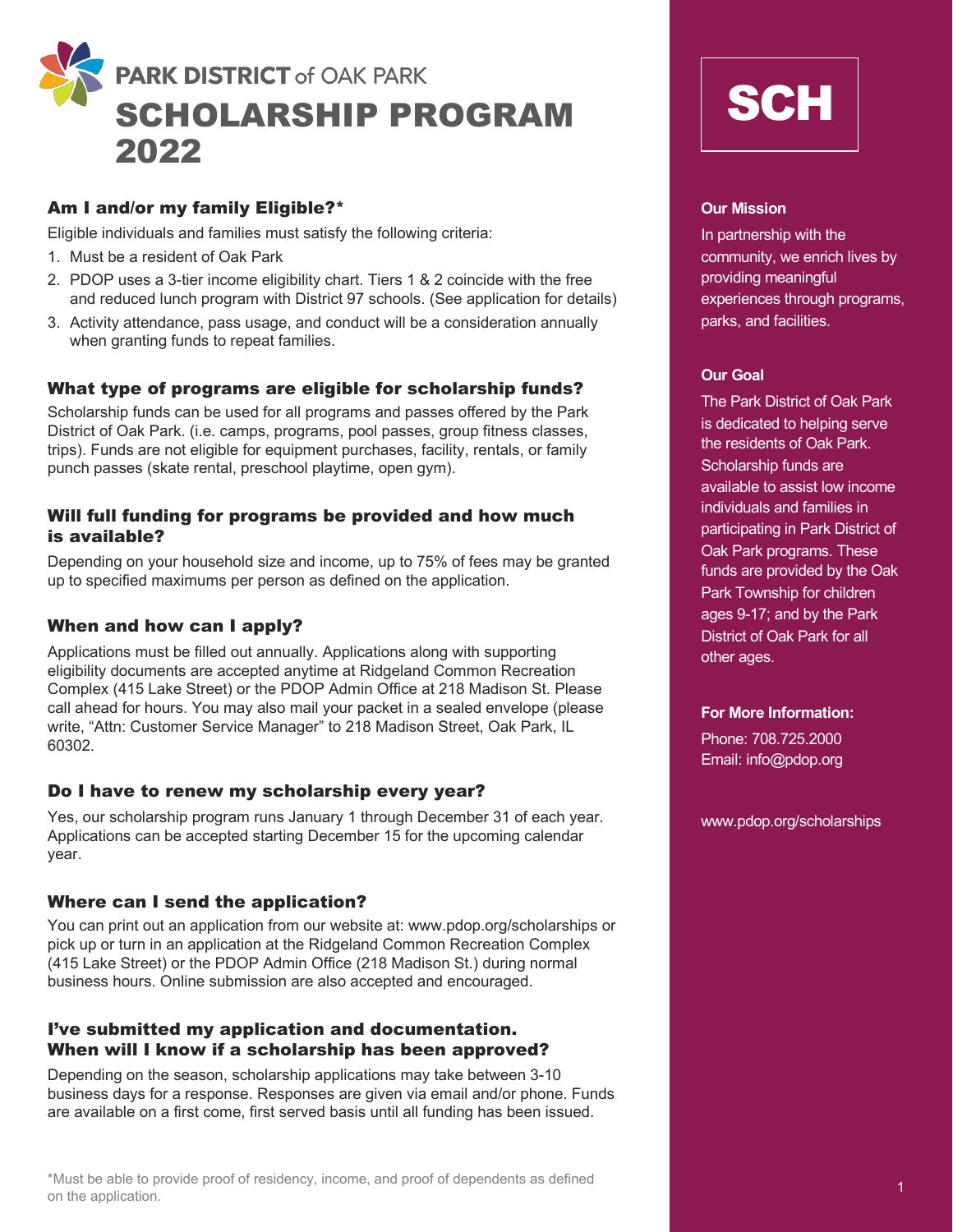

## **Instructions**

- 1. Form must be completed on both sides including information for all members of your household requesting a scholarship.
- 2. Complete Financial Assistance Scholarship (FAS) Income Guidelines Form
- 3. Attach Proof of Income (all information is kept confidential and will not be shared)
- 4. Attach Proof of Residency, Proof of Dependents
- 5. Attach Park District registration form (if currently registering)
- 6. Turn in forms to 415 Lake St or 218 Madison St, Oak Park IL 60302, C/O Registration and Customer Support Manager
- 7. You will receive an email response within 3-10 business days regarding the status of your application.

# Eligibility Requirements

Participants of all ages are welcome to apply for a scholarship; however the forms must be completed by an adult age 18 or older. The funding for participants ages 9 through 17 is provided by the Oak Park Township. For all other ages, funding is provided by the Park District of Oak Park. Scholarships will be awarded to applicants and dependent household members only. Proof of dependents must be provided. (Tax form 1040, All Kids Health Card, Birth Certificate, etc…)

All applicants must be Oak Park residents, proof of residency is required —a valid driver's license or state-issued ID with your Oak Park address, or two of the following: voter registration card, current lease, vehicle registration, home phone bill, vehicle sticker, utility bill.

The family's income should not exceed Financial Assistance Scholarship (FAS) Income Guidelines (see income verification form). Proof of income is required: tax return, current Medicaid card, public aid (i.e. All Kids healthcare card), District 97 free or reduced lunch acceptance letter, or if working, two consecutive pay stubs. Attendance and participation will be a factor in awarding scholarships from season to season and year to year to financially eligible participants. This is to ensure scholarship funds are being properly used. The Park District of Oak Park reserves the right to approve or deny an applicant's request.

Attendance and participation will be a factor in awarding scholarships from season to season and year to year to financially eligible participants. This is to ensure scholarship funds are being properly used. The Park District of Oak Park reserves the right to approve or deny an applicant's request.

# Scholarship Distribution Chart

If approved, available monies will be allocated per individual as displayed here.

| Income Level                        | (% Scholarship)/<br>(% Fees Required) | Max per person<br>per year | Max per household<br>per year |
|-------------------------------------|---------------------------------------|----------------------------|-------------------------------|
| <b>Tier 1</b> (see FAS chart pg. 4) | 75%/25%                               | \$300                      | N/A                           |
| <b>Tier 2</b> (see FAS chart pg. 4) | 35%/65%                               | \$300                      | N/A                           |
| <b>Tier 3</b> (see FAS chart pg. 4) | 35%/65%                               | \$300                      | N/A                           |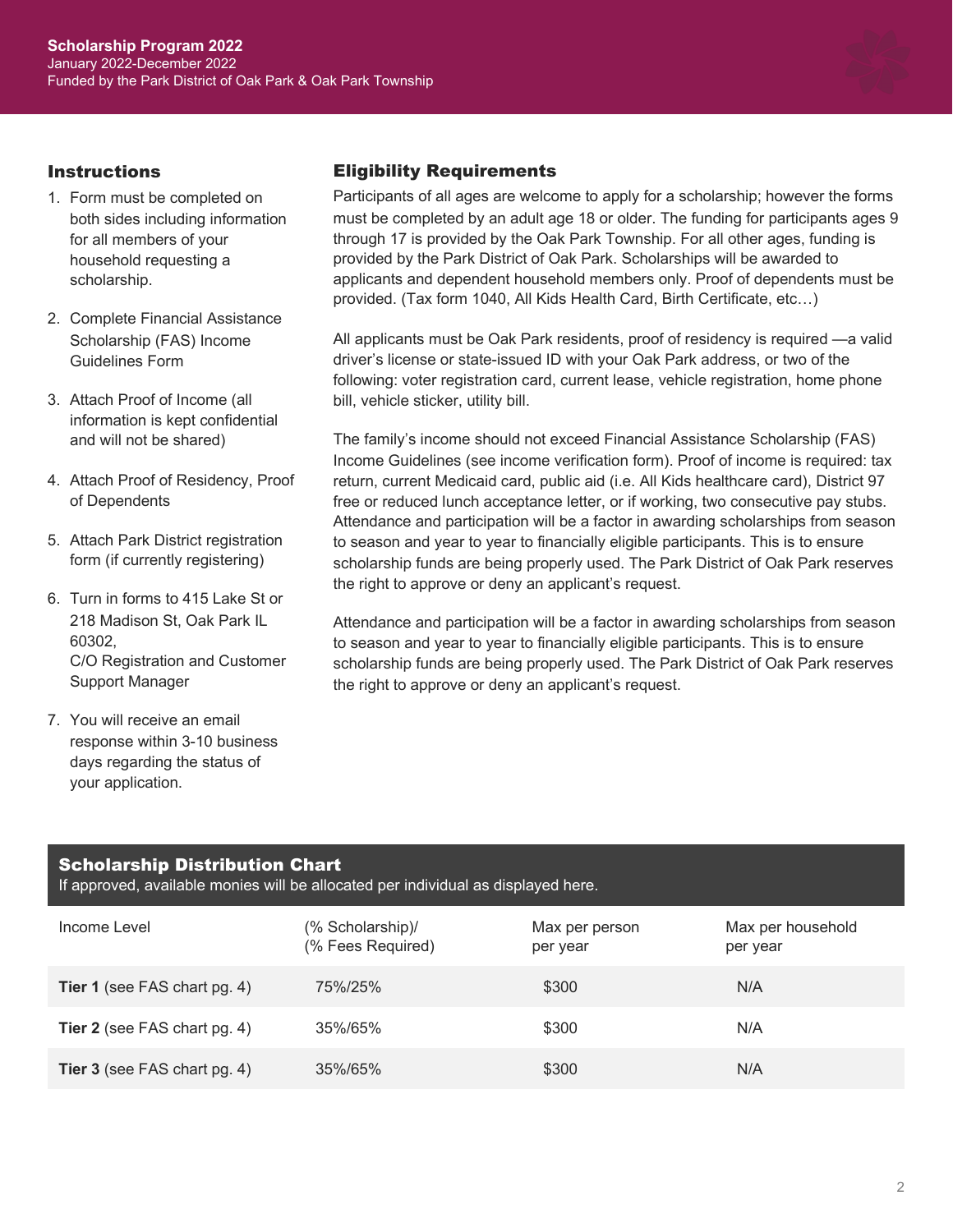

# **Please provide the following information**

| Applicant/Parent/Guardian's Name                                                          |                              |     |                                            |                     |                |                |      |
|-------------------------------------------------------------------------------------------|------------------------------|-----|--------------------------------------------|---------------------|----------------|----------------|------|
| Cell Phone                                                                                |                              |     | Home Phone                                 |                     |                |                |      |
| Address                                                                                   |                              |     | Oak Park, IL Zip                           |                     |                |                |      |
| Are you currently employed?                                                               | $Yes$ $\bigcirc$             | NoO | E-Mail                                     |                     |                |                |      |
| Number of persons in household:                                                           | Children                     |     | Adults                                     |                     |                |                |      |
| Years/Months as an Oak Park resident:                                                     | Years                        |     | <b>Months</b>                              |                     |                |                |      |
| Do you:                                                                                   | Own?                         |     | Rent?                                      |                     |                |                |      |
| Have you ever received a scholarship from the Park District of Oak Park?                  |                              |     |                                            | Yes                 | H              | <b>No</b>      |      |
| If you answered no, how did you hear about the scholarship?                               |                              |     |                                            |                     |                |                |      |
| Online $\Box$                                                                             | Brochure $\Box$              |     | Word of Mouth $\Box$                       | School <sup>1</sup> |                | Other          |      |
| Current year's total projected household income from all sources (please circle range).   |                              |     |                                            |                     |                |                |      |
| $\bigcirc$ less than \$15,000                                                             |                              |     | $\bigcirc$ \$25,000-\$35,000               |                     |                |                |      |
| $\bigcirc$ \$15,000-\$20,000                                                              | $\bigcirc$ \$35,000-\$45,000 |     |                                            |                     |                |                |      |
| $\bigcirc$ \$20,000-\$25,000                                                              |                              |     | $\bigcirc$ (If above \$45,000 list amount) |                     |                |                |      |
| Type of proof provided:                                                                   |                              |     |                                            |                     |                |                |      |
| Are you a recipient of Public Aid, Unemployment or Aid to Dependent Children (ADC)?       |                              |     |                                            | O<br>Yes            | $No$ $O$       |                |      |
| Are you currently receiving Energy Assistance Funds through Oak Park Township?            |                              |     |                                            |                     | $\circ$<br>Yes | No O           |      |
| Is your child (ren) in the free subsidized lunch program at school?                       |                              |     |                                            |                     | $\circ$<br>Yes | $No$ $O$       |      |
| Is your child (ren) in the reduced subsidized lunch program at school?                    |                              |     |                                            |                     | Yes<br>$\circ$ | $No$ $O$       |      |
| Public Aid # (if applicable)                                                              |                              |     |                                            |                     |                |                |      |
| Would you be interested in volunteering opportunities with the Park District of Oak Park? |                              |     |                                            |                     |                | Yes $\bigcirc$ | No O |
| Race/Ethnicity (*Optional data will be used for Oak Park Township Statistics)             |                              |     |                                            |                     |                |                |      |
| American Indian or Alaska Native                                                          |                              |     | <b>Black or African American</b>           |                     |                |                |      |
| Hispanic, Latino or Spanish                                                               |                              |     | Middle Eastern or North African            |                     |                |                |      |
| Native Hawaiian or other Pacific Islander                                                 |                              |     | White                                      |                     |                |                |      |
| Choose Not to Answer                                                                      |                              |     | Other (please specify)                     |                     |                |                |      |

#### **Please provide the following information regarding all family members who will be using the scholarship**

| Name (Last, First) | Date of Birth | Grade | Gender<br>(M/F) | Your relationship<br>to name listed | Check if request is for Childcare<br>(Camps/Preschool) |
|--------------------|---------------|-------|-----------------|-------------------------------------|--------------------------------------------------------|
|                    |               |       |                 |                                     |                                                        |
|                    |               |       |                 |                                     |                                                        |
|                    |               |       |                 |                                     |                                                        |
|                    |               |       |                 |                                     |                                                        |
|                    |               |       |                 |                                     |                                                        |
|                    |               |       |                 |                                     |                                                        |
|                    |               |       |                 |                                     |                                                        |
|                    |               |       |                 |                                     |                                                        |

Please make sure all paperwork is completely filled out and submitted so the process is not delayed. If you have questions, please contact Customer Service with the Park District of Oak Park at 708.725.2000. 3